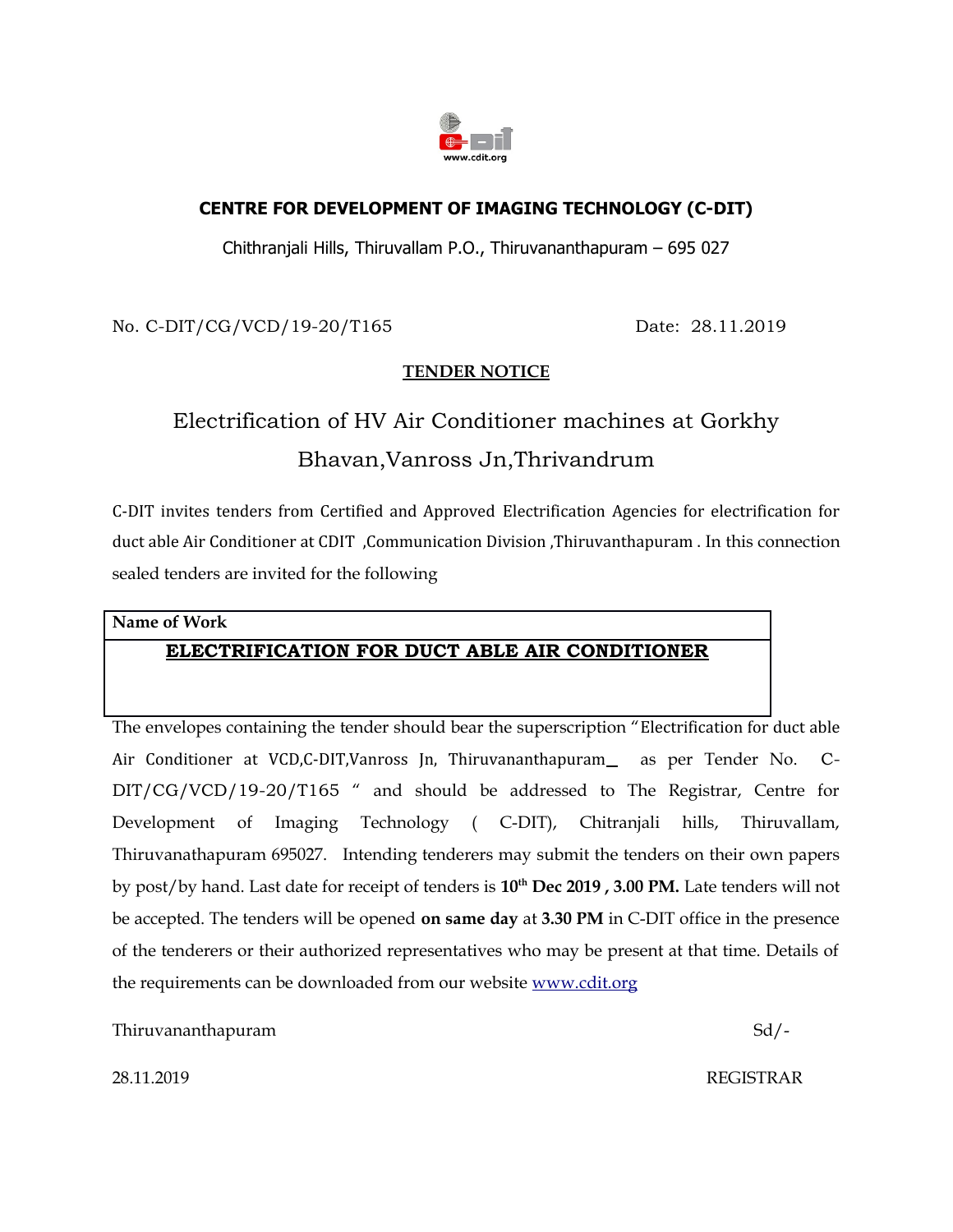# SCOPE OF WORK AND SPECIFICATIONS

## **Tender No - C-DIT/CG/VCD/19-20/T165**

This open tender is invited for the " Electrification of HV Air Conditioner machines at Gorkhy Bhavan,Vanross Jn,Thiruvananthapuram."

### **ELECTRIFICATION FOR INSTALLATION OF NEW AIRCONDITIONER IN GORKEY BHAVEN**

#### **schedule**

| SLNo           | Description of work                                                                                                                                                                                                                                                                        | QTY       | Unit price |
|----------------|--------------------------------------------------------------------------------------------------------------------------------------------------------------------------------------------------------------------------------------------------------------------------------------------|-----------|------------|
| $\mathbf{1}$   | <b>Cable laying</b><br>Supply and laying of the following<br>insulated 11KVgrade aluminium<br>conductor cable confirming IS1554(part1)<br>on concreate wall as per specification<br>etc.necessary clamping should be<br>provided as instructed by the concerned<br>.Make L&T or equivalent |           |            |
| 1.1            | 3.5x70 sqmm A2 XFY(aluminium)cable                                                                                                                                                                                                                                                         | 50 Mtrs   |            |
| 1.2            | 4x16sqmm (aluminium)cable                                                                                                                                                                                                                                                                  | 35 Mtrs   |            |
| $\overline{2}$ | <b>Termination</b><br>supply and making of siemens<br>type/trapdoor compression gland<br>, aluminium legs, earth clamps for<br>XLPEinsulated PVC sheathed armoured<br>conductor cable and making end<br>termination suitable for 3.5/4 core cables<br>of the following                     |           |            |
| 2.1            | 3.5x 70 sqmm A2XFY                                                                                                                                                                                                                                                                         | 2numbers  |            |
| 2.2            | 4x16 sqmm (aluminium) cable                                                                                                                                                                                                                                                                | 6 numbers |            |
| 3              | <b>Earthing</b>                                                                                                                                                                                                                                                                            |           |            |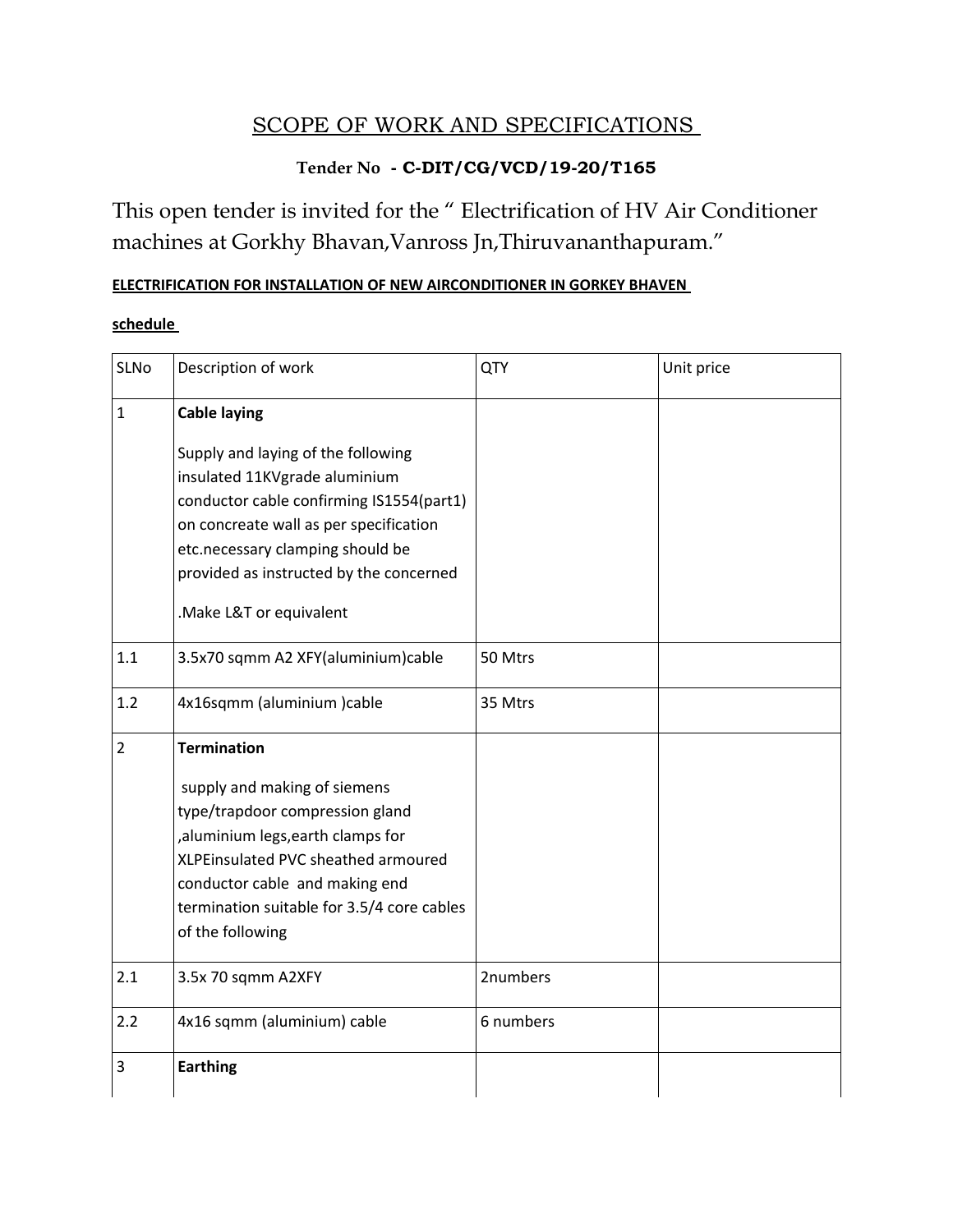|     | 10 swg copper                                                                                                                                                                                                        | 160 Mtrs |  |
|-----|----------------------------------------------------------------------------------------------------------------------------------------------------------------------------------------------------------------------|----------|--|
| 4   | <b>Distribution boards</b><br>Supplyinstallation and commissioning<br>of following MCCB double door with<br>necessary insulated tinned copper bus<br>bars, interconnections, earthing and<br>neutral terminal blocks |          |  |
| 4.1 | 3phase 4W MCCB incomer VDB                                                                                                                                                                                           | 1numbers |  |
| 5   | <b>MCCBs/RCCBs and DB</b><br>accessorizes<br>Supply fixing, testing, commissioning of<br>isolaters and MCBs of the following<br>Make legrand/equivalent                                                              |          |  |
| 5.1 | 100A 16KA 4P MCCB                                                                                                                                                                                                    | 1numbers |  |
| 5.2 | 40A TP MCB -Ccurve                                                                                                                                                                                                   | 3numbers |  |
| 5.3 | 40A 4P isolaters                                                                                                                                                                                                     | 3numbers |  |
| 5.4 | Dummy plates                                                                                                                                                                                                         | 3numbers |  |
| 5.5 | 4module IP67enclousre box for<br>Isolate rs                                                                                                                                                                          | 3numbers |  |

 *Conditions:- All works are carried out to relevant IS specification weather mentioned or not and obey the rules and regulations of kerala state electrical inspectorate.*

 *Quantity may very on Higher side or lower side. Hence after completion of work quantity may measured and billed finally.*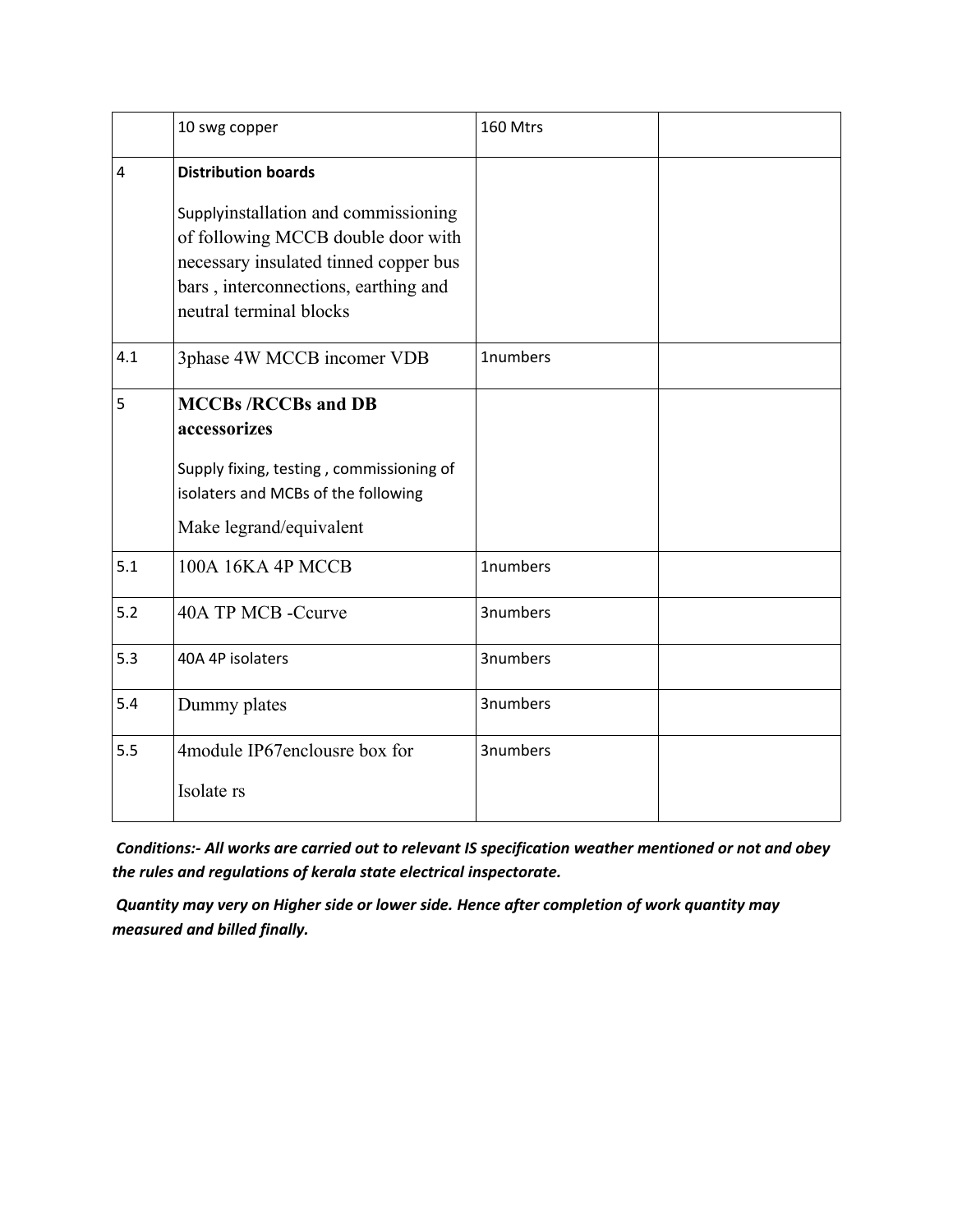#### ELIGIBILITY CRITERIA OF TENDERER

Only those firms which in their individual capacity, satisfy the following criteria, need to quote for this tender.

a) To qualify for award of the work, the intending tenderer/Contractor must have a "B Class" license obtained from Kerala State electrical Inspectorate having the scope of doing 150 KVA and above connected load

Or

The intending tenderer/Contractor must have an "A Class" license obtained from Kerala State Electrical Inspectorate

#### TERMS & CONDITIONS

- 1. Conditions:- All works are carried out to relevant IS specification weather mentioned or not and obey the rules and regulations of kerala state electrical inspectorate.
- 2. Quantity may very on Higher side or lower side. Hence after completion of work quantity may measured and billed finally.
- 3. Date of commencement**:** The date of commencement shall be reckoned as the date of work order issued to the successful tenderer.
- 4. Time of completion**:** The work shall be completed in all respect within a period of 15 dyas.
- 5. Liquidated Damages**:** If the Contractor fails to complete the job within the stipulated time, C-DIT will be entitled to charge liquidated damages  $\omega$  1% of the accepted contract sum per week subject to a maximum of 10% of the accepted contract sum.
- 6. Retention Money and Defects liability period: No advance will be paid to the Contractor, 5 % of the final bill shall be retained and will be released after One month from the date of actual completion. The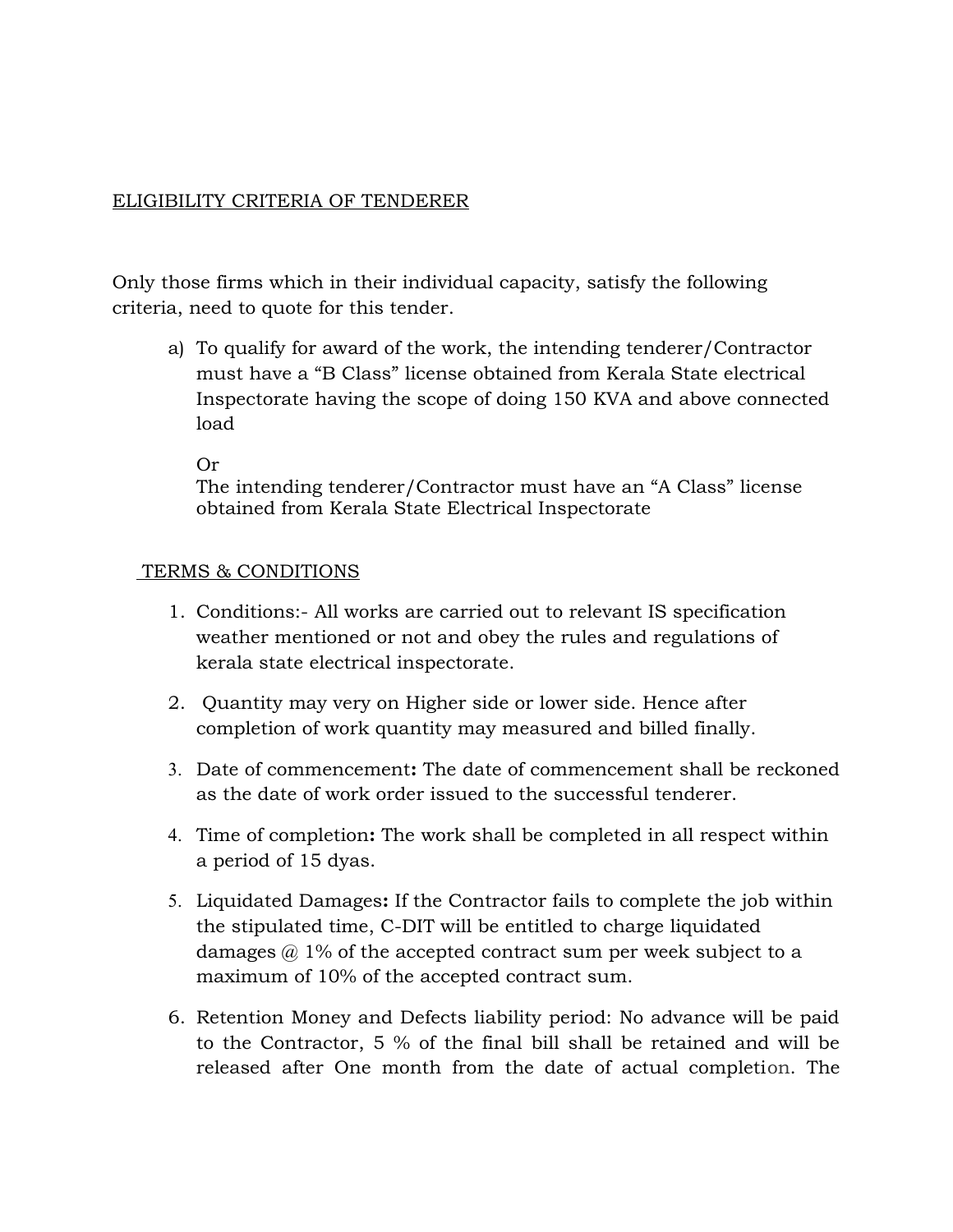contractor at their own cost shall attend to any defects noted during this period.

- 7. All electrical work shall be carried out in accordance with the provision of Indian Electricity Act & Indian Electricity Rule.
- 8. All components used shall confirm to relevant ISI standards & specifications.
- 9. All component specifications and manufactures/make shall comprise with the specifications & make mentioned in the specification Sheet.
- 10. No deviation from the specifications will be allowed without prior consent from CDIT.
- 11. C-DIT reserves the right to cancel any or all tenders without assigning any reason whatsoever
- 12. Delivery freight and all other similar charges, taxes etc related with the work shall be borne by the contractor and no separate payment shall be made on this account.
- 13. All rubbish and superfluous materials shall be removed from site at the cost of the contractor after completion of work and prior to submission of final bill. Maybe rubbish ought to not be disposed outside building premises or nearby area.
- 14. Any damage caused by the workman of the contractor to walls, ceiling, floors or existing furniture and fixtures etc, should be made good at their cost.
- 15. The contractor must use the consumer supplied material which is been dismantled from another CDIT office site. The corresponding supply charges will be deducted from the bills submitted.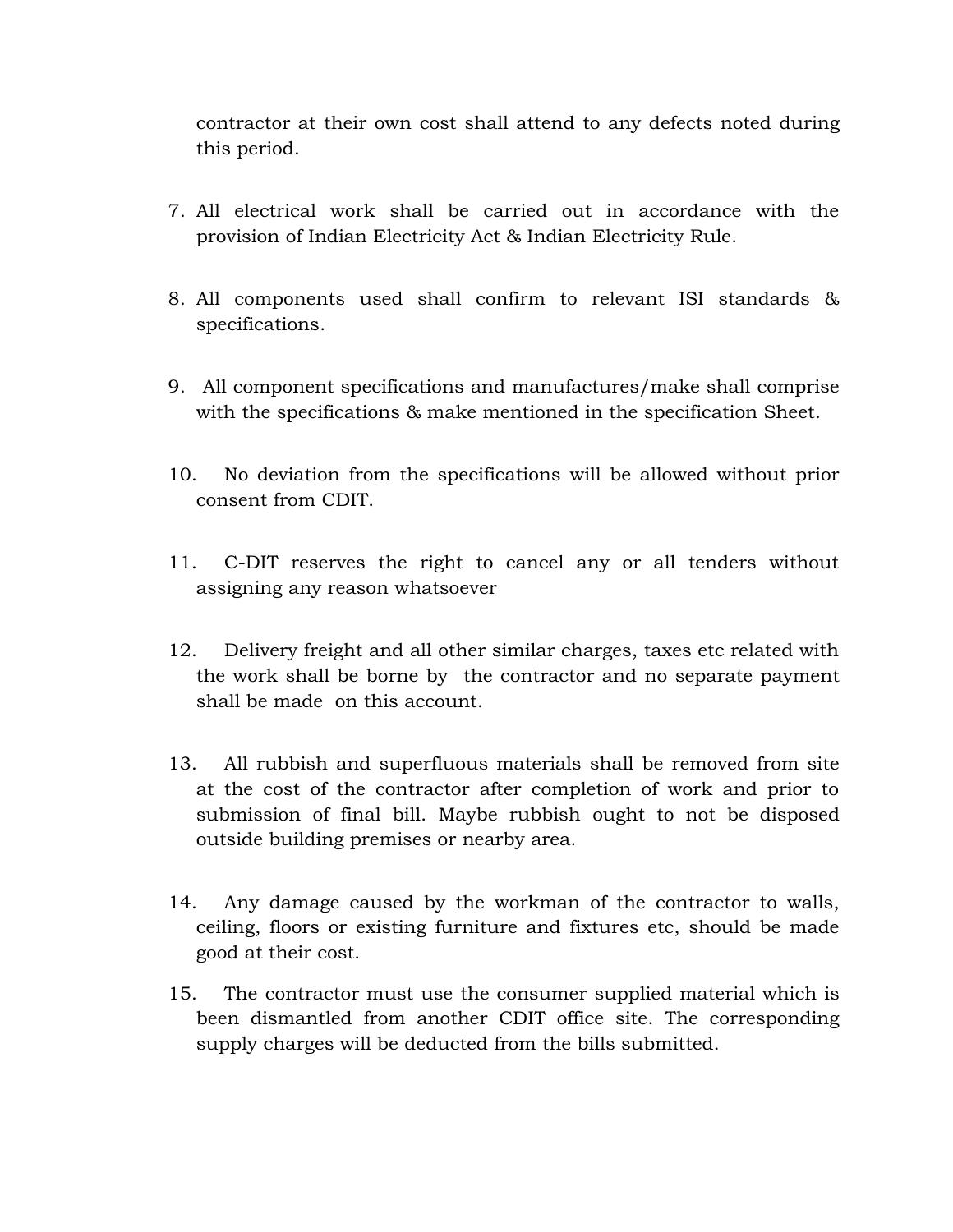- 16. The contractor shall make arrangements for storage of material, tools and equipment etc at site and CDIT shall not bear any expenses and risks also on this account.
- 17. The contractor shall remove all the defective materials from the site that is found defective by CDIT during or after execution of work and such materials should not be reused in the work.
- 18. In case of extremely unsatisfactory execution, in competence, bad workmanship, use of materials officially rejected by the CDIT or similar circumstances, CDIT will reserve the right to terminate the contract and engage separate agencies for completing the work on contractors risk and cost by serving 3 days notice to the contractor.
- 19. The contractor will observe all necessary precautions at this cost to safeguard the workers during execution of work.
- 20. Item rate will be inclusive of all kinds of taxes, etc, whatsoever and CDIT will not pay any claims of the contractor in this respect.
- 21. Contractors are advised to see the proposed site/office premises before quoting their rates.
- 22. Taxes will be deducted at source (TDS) from Bills as per prevailing rules.
- 23. The contractor shall quote their rates for the best of the materials as specified In the specification sheet and all supplies must be with ISI MARK.
- 24. The contractor has to follow the instructions of CDIT Electrical & Maintenance Dept from time to time during execution of work.
- 25. The contractor will have to show all the materials before providing/using in the above work. If contractor will not show all the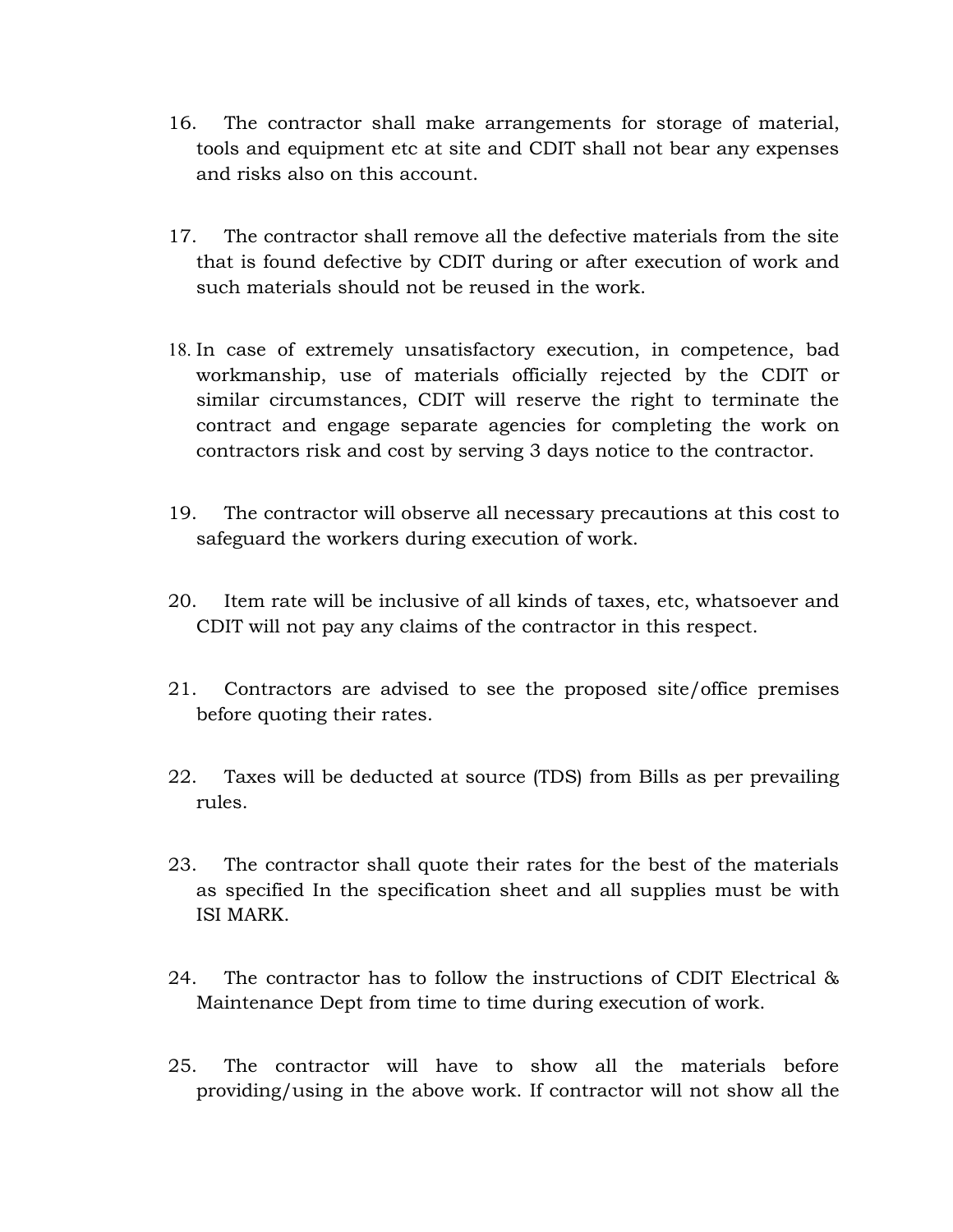materials and will cover them. CDIT can remove those materials, which have not been previously checked, at contractor's cost and will not bear any cost for the same.

- 26. The contractor will not ask any running bill. His first and final payment will be made only after completion of the entire work. The final bill will be paid after measurement certificate by Electrical & Maintenance Dept.of CDIT.
- 27. The rates of the contractor will be deducted per item or % wise from the final bill by CDIT if the work is not as per specification
- 28. The undersigned does not bind himself to accept the lowest tender and reserve himself the rights of accepting the whole or any part of the tender and the tenderer shall be bound to supply the accepted item at the rates quoted.
- 29. CDIT reserve the right to split the quantity of the items to be supplied among one or more bidders, at its sole discretion .
- 30. The rate quoted by the Tenderer shall be inclusive of the transportation charges, installation charges and unloading charges at site. Rates quoted by the tenderer shall be valid for a period of six months from the date of opening of the tender.
- 31. Any dispute/differences between the parties arising out of and in connection with the contract shall be settled amicably by mutual negotiations. Unresolved disputes/differences, if any, shall be settled by Arbitration and the arbitration proceedings shall be conducted at Thiruvananthapuram (India) in English language, under the Indian Arbitration and Conciliation Act, 1996. Unsettled disputes will be referred to courts and courts in Thiruvananthapuram/Kerala will have exclusive jurisdiction over the same.
- 32. Agreement: The Successful bidder within 7 days of getting confirmed work order has to enter an agreement with C-DIT in in